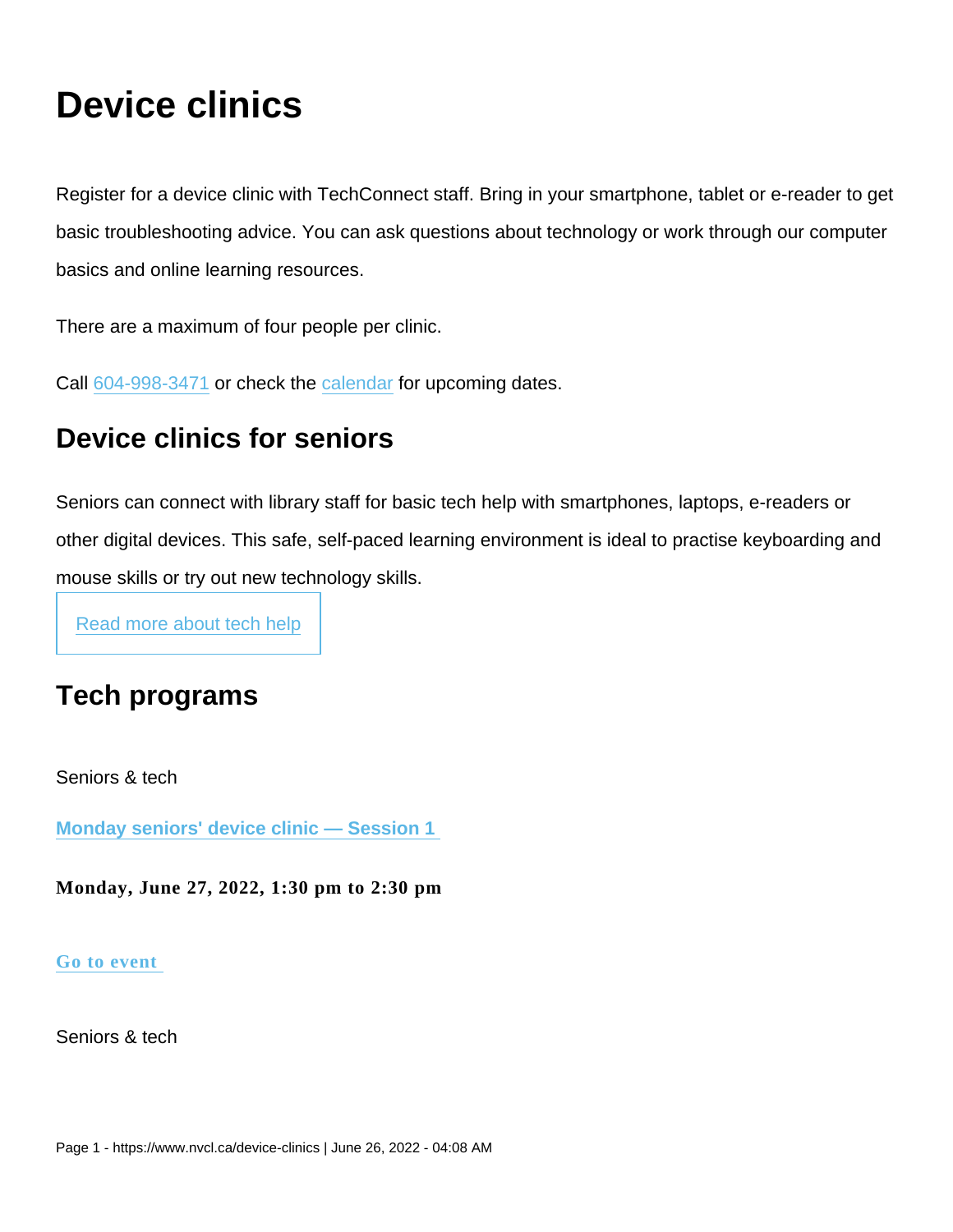[Monday seniors' device clinic — Session 1](https://www.nvcl.ca/events/monday-seniors-device-clinic-session-1-1) 

Monday, June 27, 2022, 1:30 pm to 2:30 pm

[Go to event](https://www.nvcl.ca/events/monday-seniors-device-clinic-session-1-1) 

Seniors & tech

[Monday seniors' device clinic — Session 1](https://www.nvcl.ca/events/monday-seniors-device-clinic-session-1-1) 

Monday, June 27, 2022, 1:30 pm to 2:30 pm

#### [Go to event](https://www.nvcl.ca/events/monday-seniors-device-clinic-session-1-1)

Seniors & tech

[Monday seniors' device clinic — Session 2](https://www.nvcl.ca/events/monday-seniors-device-clinic-session-2-10) 

Monday, June 27, 2022, 2:45 pm to 3:45 pm

#### [Go to event](https://www.nvcl.ca/events/monday-seniors-device-clinic-session-2-10)

Seniors & tech

[Monday seniors' device clinic — Session 2](https://www.nvcl.ca/events/monday-seniors-device-clinic-session-2-10) 

Monday, June 27, 2022, 2:45 pm to 3:45 pm

#### [Go to event](https://www.nvcl.ca/events/monday-seniors-device-clinic-session-2-10)

Seniors & tech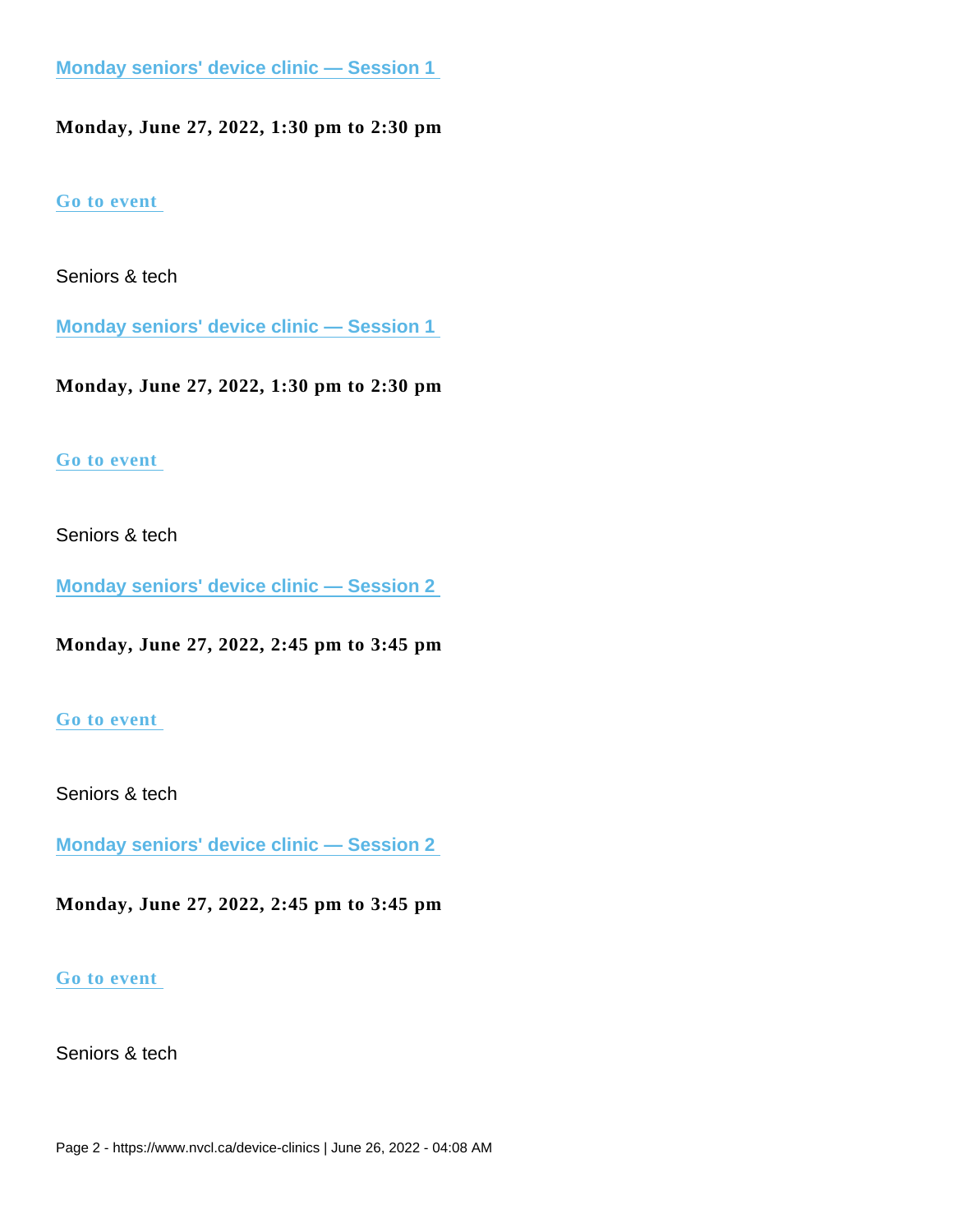[Monday seniors' device clinic — Session 2](https://www.nvcl.ca/events/monday-seniors-device-clinic-session-2-10) 

Monday, June 27, 2022, 2:45 pm to 3:45 pm

[Go to event](https://www.nvcl.ca/events/monday-seniors-device-clinic-session-2-10) 

**Collaboratory** 

[Tuesday device petting zoo](https://www.nvcl.ca/events/tuesday-device-petting-zoo-7) 

Tuesday, June 28, 2022, 3:15 pm to 4:15 pm

# [Go to event](https://www.nvcl.ca/events/tuesday-device-petting-zoo-7)

## Tech showcase

[Wednesday device clinic](https://www.nvcl.ca/events/wednesday-device-clinic-8) 

Wednesday, June 29, 2022, 11:00 am to 12:00 pm

# [Go to event](https://www.nvcl.ca/events/wednesday-device-clinic-8)

### Tech showcase

[Wednesday device clinic](https://www.nvcl.ca/events/wednesday-device-clinic-8) 

Wednesday, June 29, 2022, 11:00 am to 12:00 pm

### [Go to event](https://www.nvcl.ca/events/wednesday-device-clinic-8)

Seniors & tech